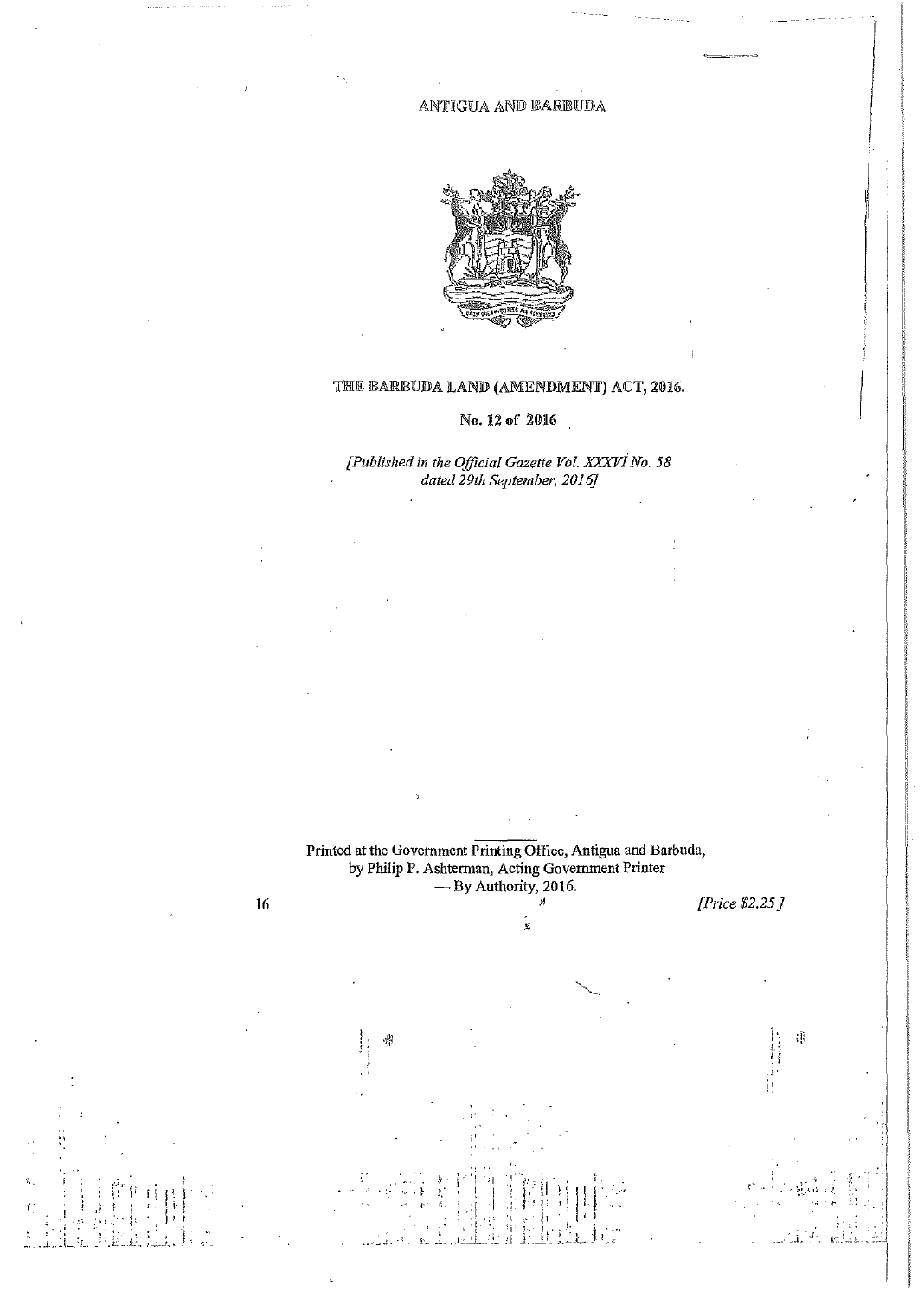## AN'UGUA AND RARIBUDA

## THE BARBUDA LAND (AMENDMENT) ACT, 2016

### ARRANGEMENT OF SECTIONS

1. Short Title and Commencement

2. Amendment of section 2-Interpretation

3. Amendment of section 6- Lease of land for major developments

4. Amendment of section 8- Conversion of rights into leases

5. Amendment of section 11-Administration and development of Land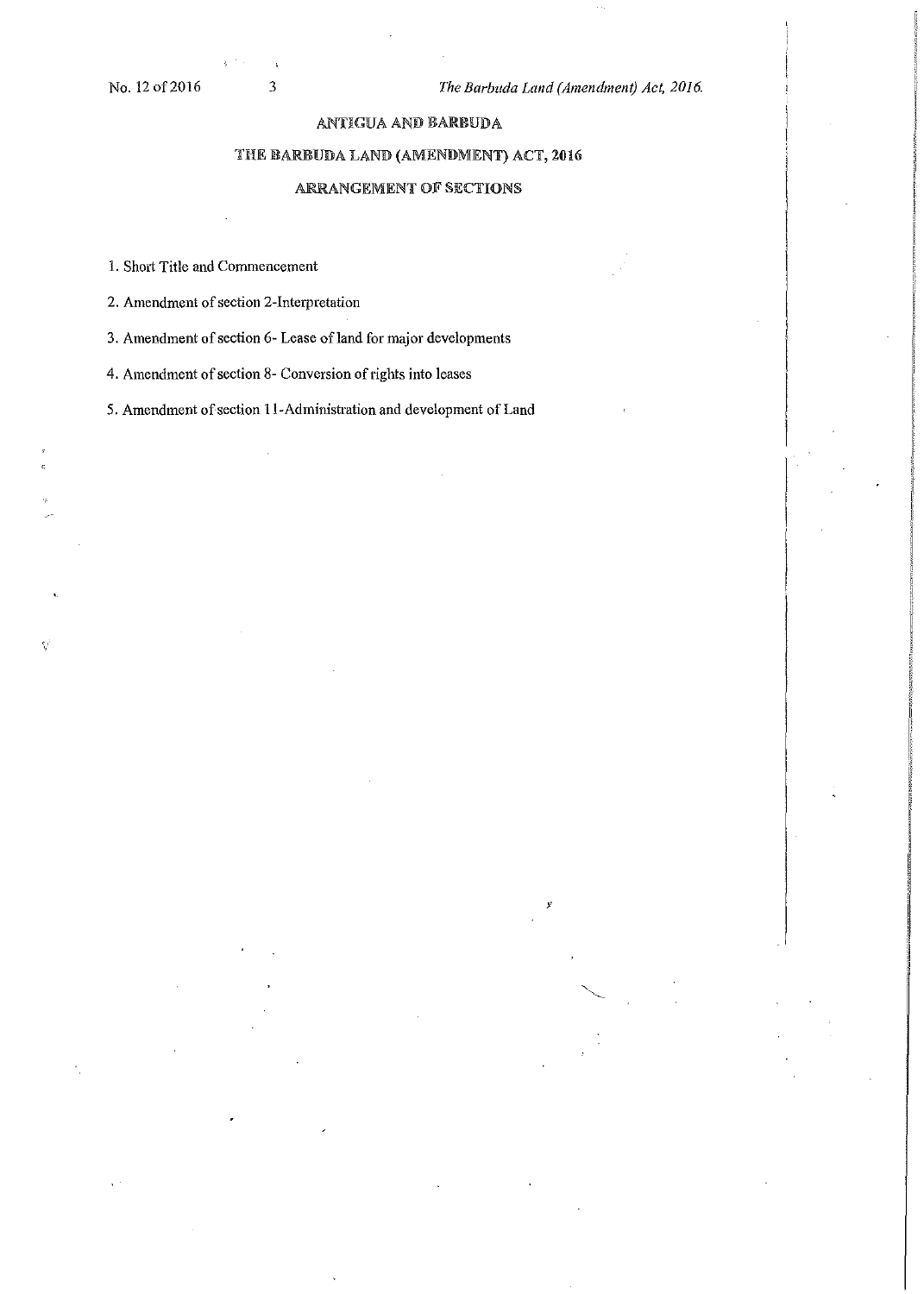*The Barbuda Land (Amendment) Act, 2016* 

! L,§.J



Rodney Williams, *Governor-General.* 

្រុ

÷ý

20th September, 2016.

### ANTIGUA & BABUDA

### THE BARBUDA LAND (AMENDMENT) ACT, 2016

#### No. 12 of 2016

AN ACT to amend the Barbuda Land Act, 2007 No. 23 of 2007.

ENACTED by the Parliament of Antigua and Barbuda as follows-

1. Short Title

This Act may be cited as the Barbuda Land (Amendment) Act, 2016.

#### 2. Amendment of section 2-Interpretation

Section 2 of the Barbuda Land Act, 2007 No. 23 of 2007, in this Act referred to as the Principal Act, is amended by the deletion of paragraph *(a)* of the definition of "major development" and the substitution of the following-

*"(a)* a development which will cost in excess of forty million dollars or"

### **3. Amendment of section 6- Leases of land for major developments**

Section 6 of the Principal Act is amended by the repeal of subsection (4) and the substitution of the following-